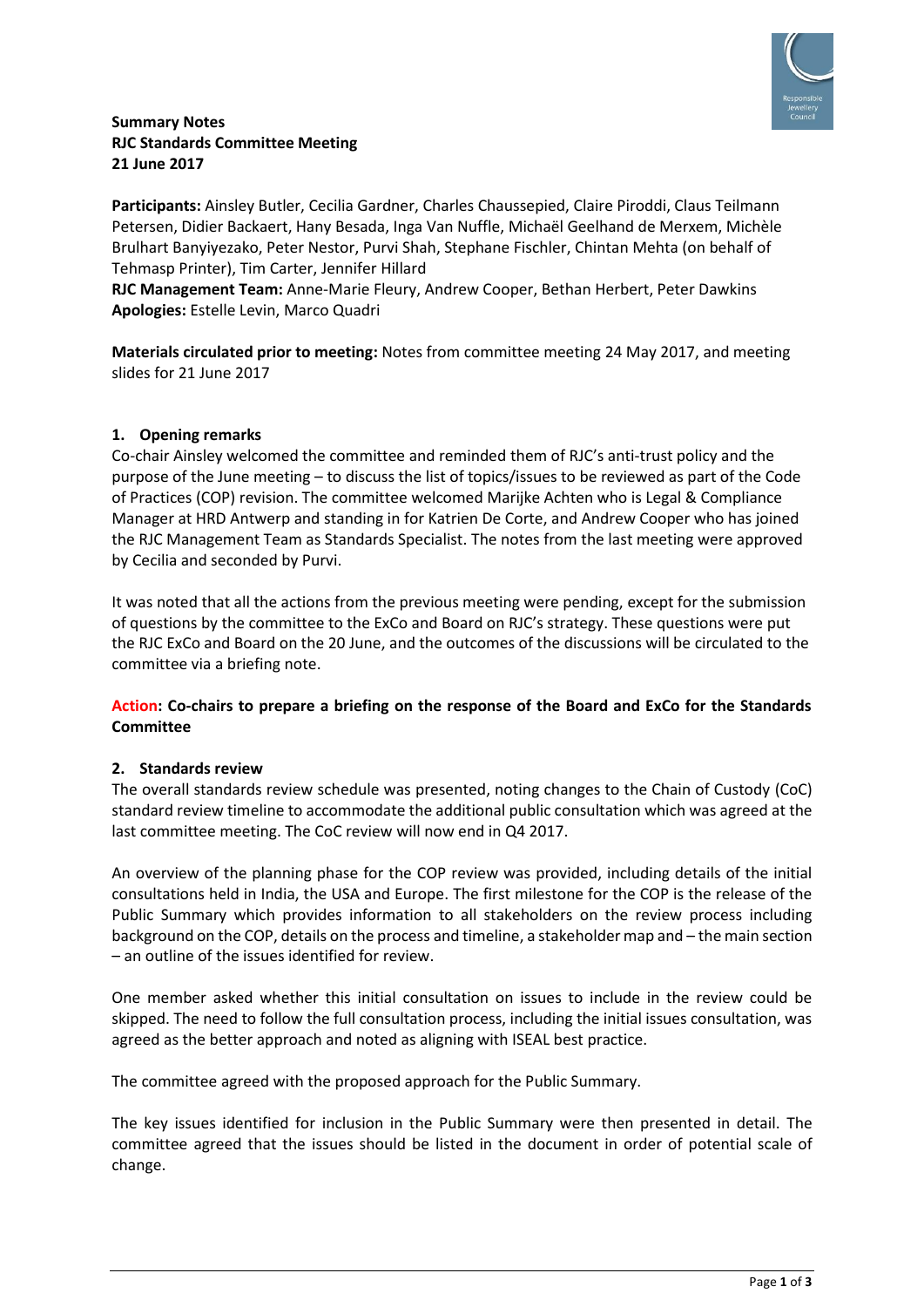There was also agreement to provide more detail on coloured stones. This is currently included as a single general topic and needs more information on specific issues to be reviewed (eg, new provisions on disclosure for coloured stones).

The 'priority issues' / those which require more substantial review were outlined as including due diligence and Know Your Customer (KYC), detection of undisclosed synthetics, coloured gemstones and some mining provisions.

The definition of conflict was discussed by the committee in relation to the due diligence provision, with Standards Director clarifying RJC's position of framing due diligence as a business practice for assessing a broad scope of risks in the supply chain, including conflict as currently defined by RJC. She reiterated that the new due diligence requirements will be more like a reorganisation of the existing requirements for human rights due diligence (COP provision 7) than a whole new provision.

The omission of the reference to the OECD under the due diligence section was then discussed. This was described by Standards Director as an intentional change because of feedback from the CoC consultation process where stakeholders raised concerns about the reference to OECD for the diamond supply chain. It was noted that the due diligence approach will still substantively align with guidance of the OECD.

One committee member noted the need to include CFSI and LBMA on the list of harmonised standards. There was also a suggestion to review the UN Global Compact for continued high level alignment.

The committee discussed the inclusion of a scope expansion to silver in the COP review. There was a question on the impact to existing membership (eg change in fees and audit scope) and the need to identify stakeholders outside of the current membership as part of the process for bringing silver into scope.

RJC's capacity to deliver the inclusion of silver as part of the 2018 COP review was questioned. However, it was noted that the COP requirements for silver are likely to be similar to those that apply to gold and platinum group metals.

The committee recommended removing silver from the COP review and carrying out the related membership and standards assessment in a parallel process (as was done for the coloured stones technical feasibility study).

On the issue of synthetic diamonds detection and disclosure, RJC was encouraged to link up with work done by other industry initiatives such as the Diamond Producers Association (DPA) to ensure there is one set of rules for the industry. There was a question on the minimum requirements for detection of synthetic diamonds and whether RJC would require the use of testing machines by its members. Standards Director responded that it is too soon to answer this question and that a review of existing work will inform the proposed changes on minimum requirements.

The committee recommended removing the inclusion of a review of 'Project Assure' (on an independent diamond screening device performance test protocol) as it is still in the design phase and too early to review. The progress of this project will be tracked for potential inclusion in the COP in future.